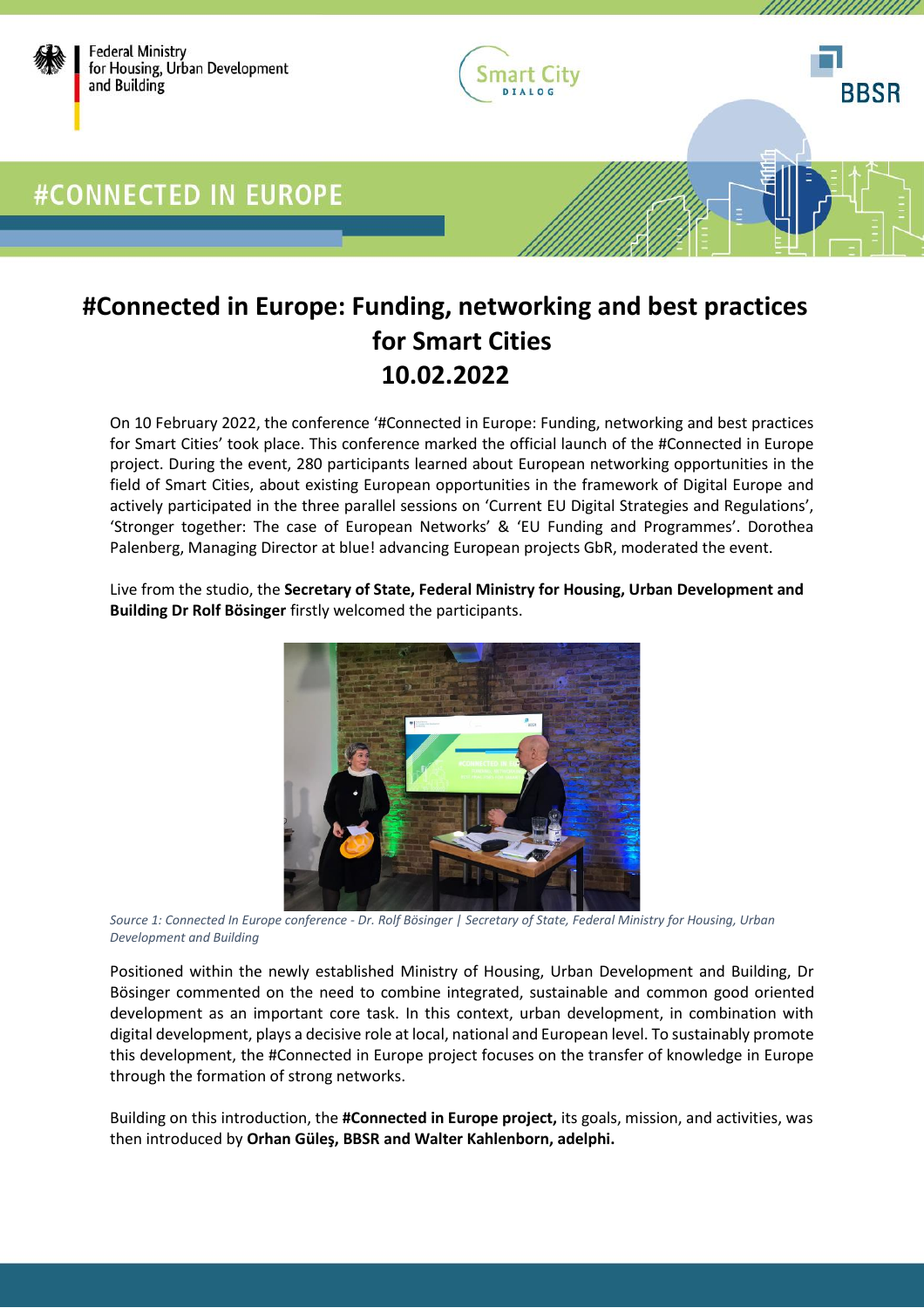





,,,,,,,,,,,,

### #CONNECTED IN EUROPE



*Source 2: Connected In Europe Conference - Orhan Güleş | BBSR & Walter Kahlenborn / adelphi*

The project addresses the need for the structured bundling of "digital transformation and urban development" processes and for supporting the participation of (small and medium-sized) municipalities in European networks. The mission is built on three pillars: EU funding, European networking and EU digital policy, and the activities of the project are framed within the Research Cluster Smart Cities BBSR: Smart Cities International.

#### *[Presentation: #connectedinEurope: the project at a glance -](https://www.smart-city-dialog.de/wp-content/uploads/2022/03/2022-01.pdf) Orhan Güleş, BBSR and Walter [Kahlenborn, adelphi](https://www.smart-city-dialog.de/wp-content/uploads/2022/03/2022-01.pdf)*

"We have to work closer together and inform on local levels about EU- structures and funding possibilities", was one of the opening appeals by **Eddy Hartog, Head of Unit Technologies for Smart Communities, DG CONNECT, European Commission.**



*Source 3: Connected In Europe Conference - Eddy Hartog, Head of Unit Technologies for Smart Communities, DG CONNECT, European Commission*

The European Commission already offers a lot of starting points for such collaboration, such as the Digital Compass for the EU's digital decade, which is the European Commission's plan to achieve Europe's digital transformation by 2030 and includes visions and avenues, alongside funding possibilities within Horizon Europe and the digital Europe Programme. Such supportive actions were then further highlighted as important tools for integrating and motivating citizens, which can be achieved through the creation and use of strong networks and the resulting sense of community. Within the Smart Cities context, the connection of cities and municipalities with the European level was also highlighted as a very important as a driver for success.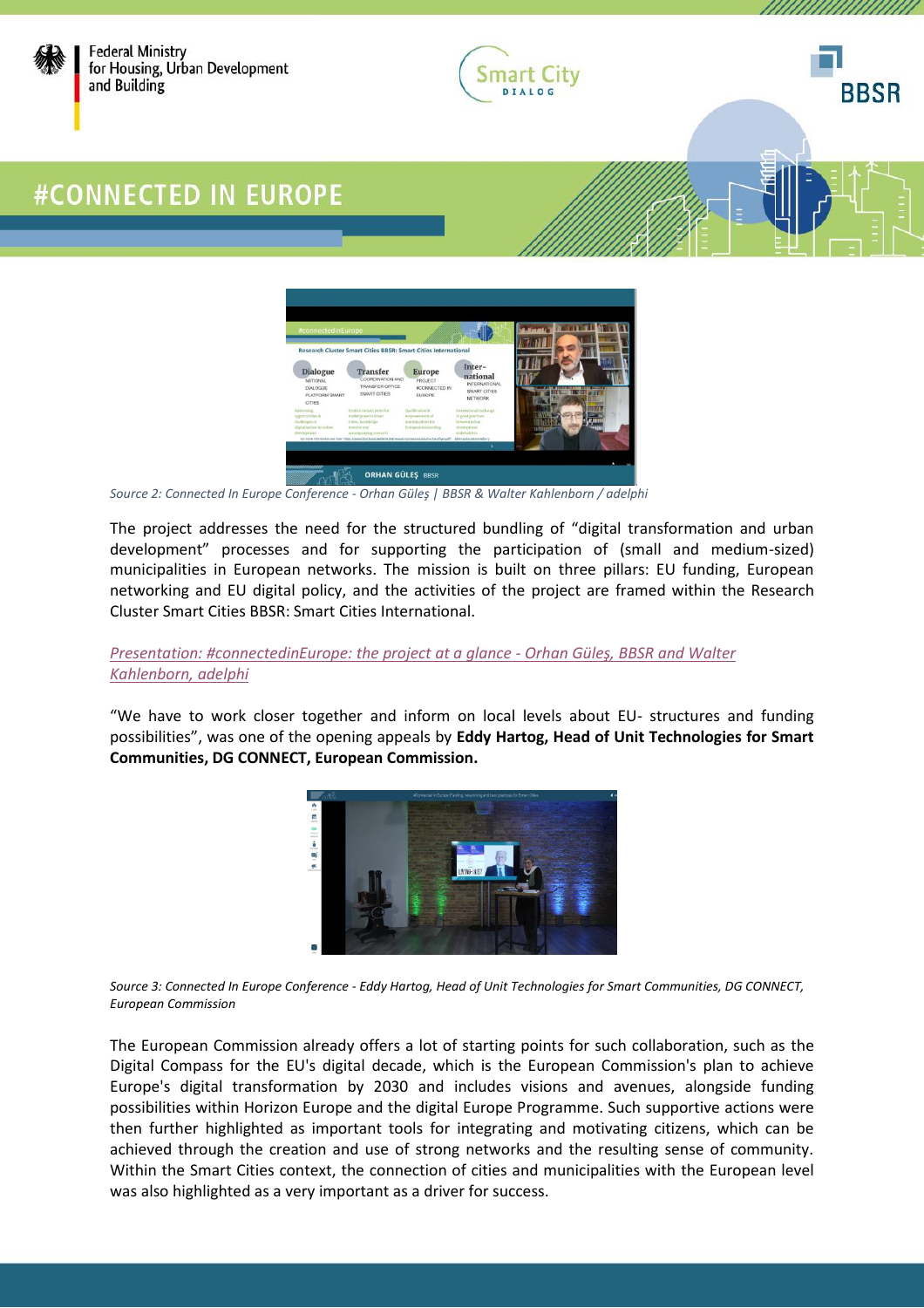



,,,,,,,,,,,,,,

**BBSR** 

**Federica Bordelot, EUROCITIES,** followed this initial discussion with a keynote on **'Connected Smart Cities: Networking & Digital City Development'**, discussing the current challenges facing cities and regions, such as the Covid-19 pandemic, social crises, poverty, and the climate/environmental situation. She commented that this can be addressed through the possibilities that digialisation offers, commenting also, however, that a digital divide is also being witnessed. To deal with such a growing problem, she noted that it is indispensable to improve the access to data and to build a cooperative, multi-level governance structure as a framework. She further highlighted that the Digital Europe programme has already contributed to these requirements, through providing support for the development of sectoral data spaces.



*Source 4: #Connected In Europe Conference - Federica Bordelot | Eurocities*

She then appealed to the audience to build on this work by using the existing networks such as Cities [for Digital Rights,](https://citiesfordigitalrights.org/) [Global Observatory of Urban AI](https://citiesfordigitalrights.org/global-observatory-urban-ai) and [Living in EU \(living-in.eu\)](https://living-in.eu/)

*Presentation: [Connect Smart Cities: Networking & digital city development](https://www.smart-city-dialog.de/wp-content/uploads/2022/03/CONNE1.pdf) - Federica Bordelot, [Eurocities](https://www.smart-city-dialog.de/wp-content/uploads/2022/03/CONNE1.pdf)*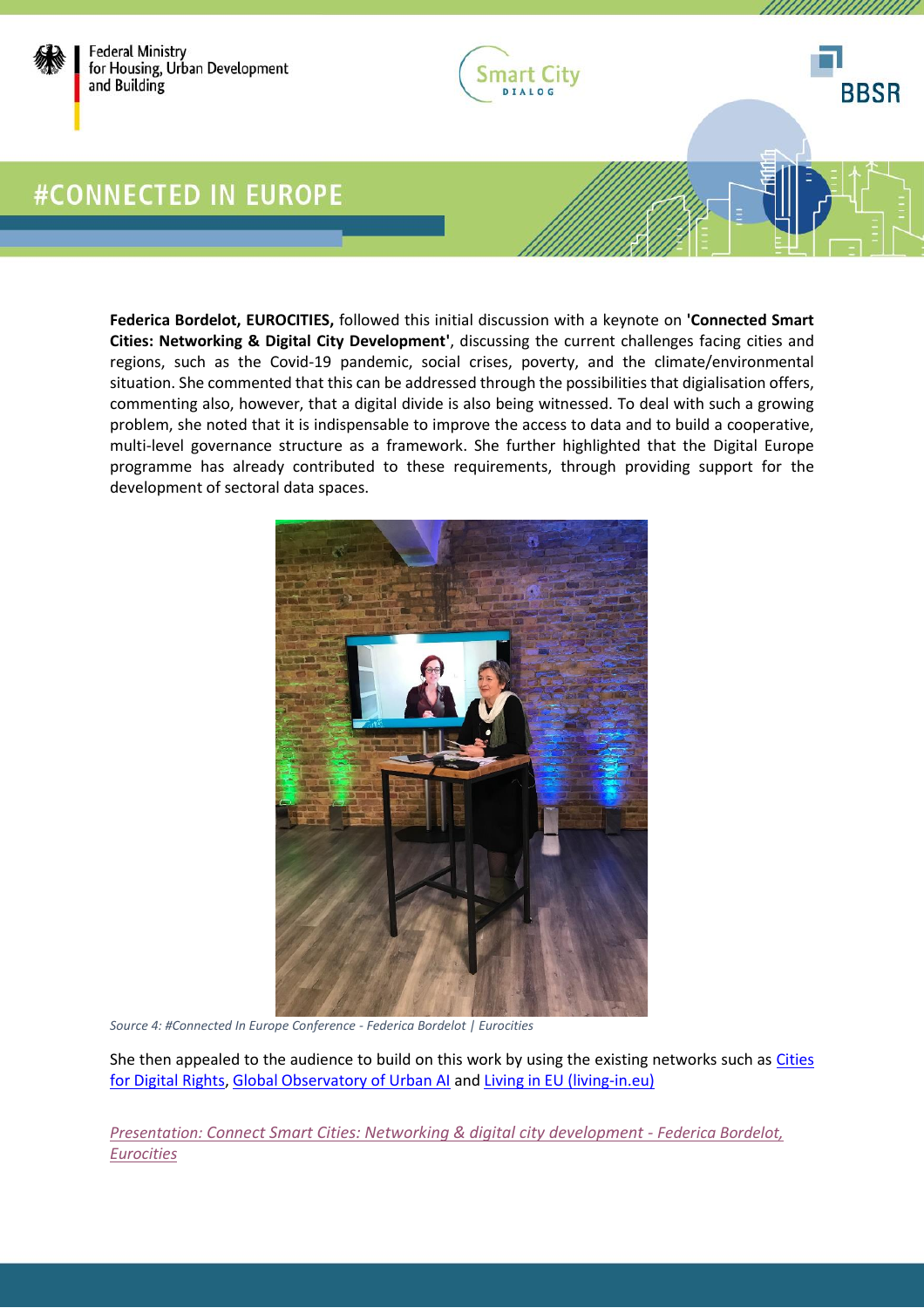



*MAANAHAAAA* 

# **#CONNECTED IN EUROPE**

**'Let's talk: Status Quo and future ambitions' -** European and German Smart City initiatives and networks were then the theme of the roundtable discussion. The first speaker on stage was **Georg Houben, Smart Cities, Directorate General for Energy, European Commission**. He directed the focus to the **Smart Cities Marketplace**, an EU initiative which aims to bring cities, industries, SMEs, investors, researchers and other smart city stakeholders together to foster the exchange of information and demonstrate financing possibilities. In his function as policy officer, he invited everyone to see the DG not only as a provider for finance but to use it for joint strategy development.

**Matthias Woiwode von Gilardi, DLR,** then furthered the discussion by discussing the view of the Smart Cities Coordination and Transfer Office (KTS), which focuses on the design and testing of integrated smart city approaches in German municipalities, extending knowledge transfer from Germany to Europe. The office aims to build a strong and successful innovation ecosystem by 2030, focusing right now on research and the analysis of the current status quo.

**Nadja Riedel, City of Leipzig**, Germany, then contributed the views of a municipal government as a foundational contributing stakeholder in this space. As city representative and partner in a Smart Cities lighthouse project, she is involved in the establishment of an urban development and digitalisation organisational unit. She stressed that there are existing questions around financial and personal resources and that it is very important to consider how to include such requirements in daily planning. Her message to all the cities present was to be more self-confident about their work and the projects that have been achieved so far.



*Source 5: #Connected In Europe Conference - Georg Houben / Directorate General for Energy, European Commission, Matthias Woiwode von Gilardi | DLR & Nadja Riedel | City of Leipzig*

The panellists then deepened the discussion by considering the requirements needed to make such activities successful. This discussion created valuable knowledge, such as the importance of cities developing a culture of innovation which includes and accepts the freedom to take risks, to work on their own local eco-systems, processes and streamline them with the strategies of the European Union. The discussion had a significant added value as different levels were able to interact, talk and listen to each other about the implementation of EU and national policies directly at community level. Furthermore, it was seen as very important to define and highlight the added value of the activities,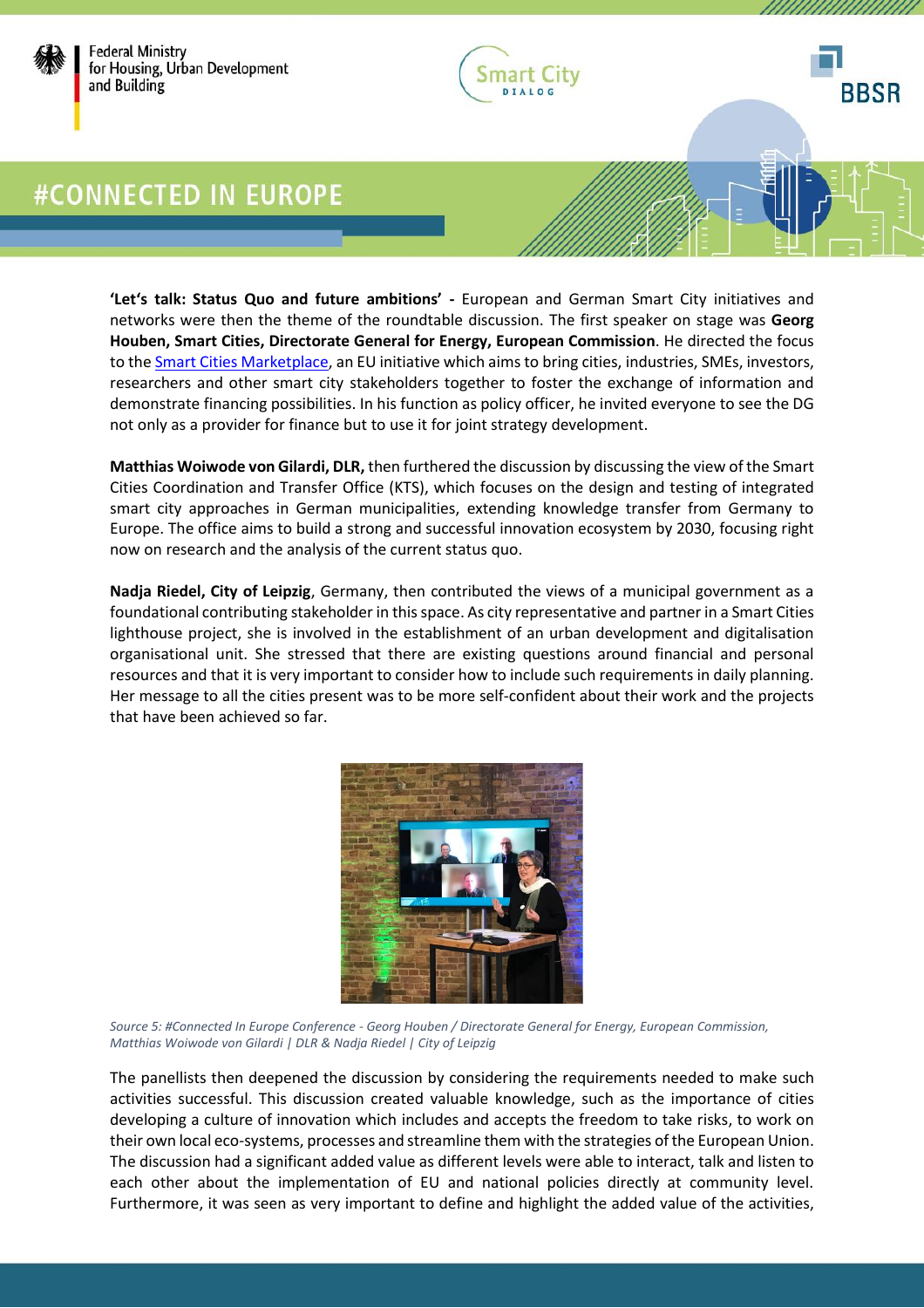



UNNUNNUN

**BBSR** 

and to include the political level of leadership in the processes to ensure impact. Smart cities ultimately need local ecosystem support and funding to maximise potential success.

#### **Session 1 | adelphi**

Current EU Digital Strategies and Regulations

EU policies play an important role in the development of national as well as regional and local policies in the different EU member states, also in the field of digital urban development/smart cities. But what kind of impact have some of these regulations and directives already had on municipalities in the past? And, what kind of digital transition will the upcoming EU strategies enable or even maybe make more difficult in the future?

Therefore, an ongoing discussion and knowledge exchange are needed that address e.g. the way data has to be or should be used and exchanged, which aspects have to be considered for the development of a proper data governance act, how digital services and key technologies need to be handled in the future and what kind of security issues have to be included within this special field. This is necessary as all of these strategies and regulations will have a significant impact on the development of digital realities in municipalities and the fields of action for urban development in the future.

In the session "Current digital EU strategies and regulations: Challenges in and importance for municipalities?" Javier Orozco-Messana from the Directorate-General for Communications Networks, Content and Technology of the European Commission gave a brief overview about the most important current EU policies, such as the PSI Directive (2003), the European Data Strategy (2020), the Data Governance Act (2020), the Data Act (2021) and the Artificial Intelligence Act (2021). Additionally, the Digital Europe Programme has also been introduced with the aim of enabling the implementation of the aforementioned different EU strategies and regulations on a local level. It is the key programs for municipalities to attain funding for their smart city approaches from the European Union.

This top-down perspective was followed by viewing medium-sized cities and EU digital policies, specifically what kind of impact they have had, will have and might have on urban and digital development in municipalities in the future. Julian Schahl from the City of Sindelfingen presented the network Eurotowns, the European network for medium-sized cities that fosters their access to EU funding programmes and European partnerships with a special focus on Smart Cities. Carlos Alberto Alves Simões from the City of Ulm did a brief presentation about data management strategies and activities, adding a review of the challenges and opportunities that go along with them in a municipality like Ulm.

Finally, Jana Helder from the German Institute of Urban Affairs provided a critical review on the presented topics by highlighting the importance of the development of data strategies (e.g. how data should be used and shared with citizens or companies), solid data infrastructures as well as local engagement for a successful digital transition in municipalities.

Main results and recommendations out of this session are:

• EU policies as a black box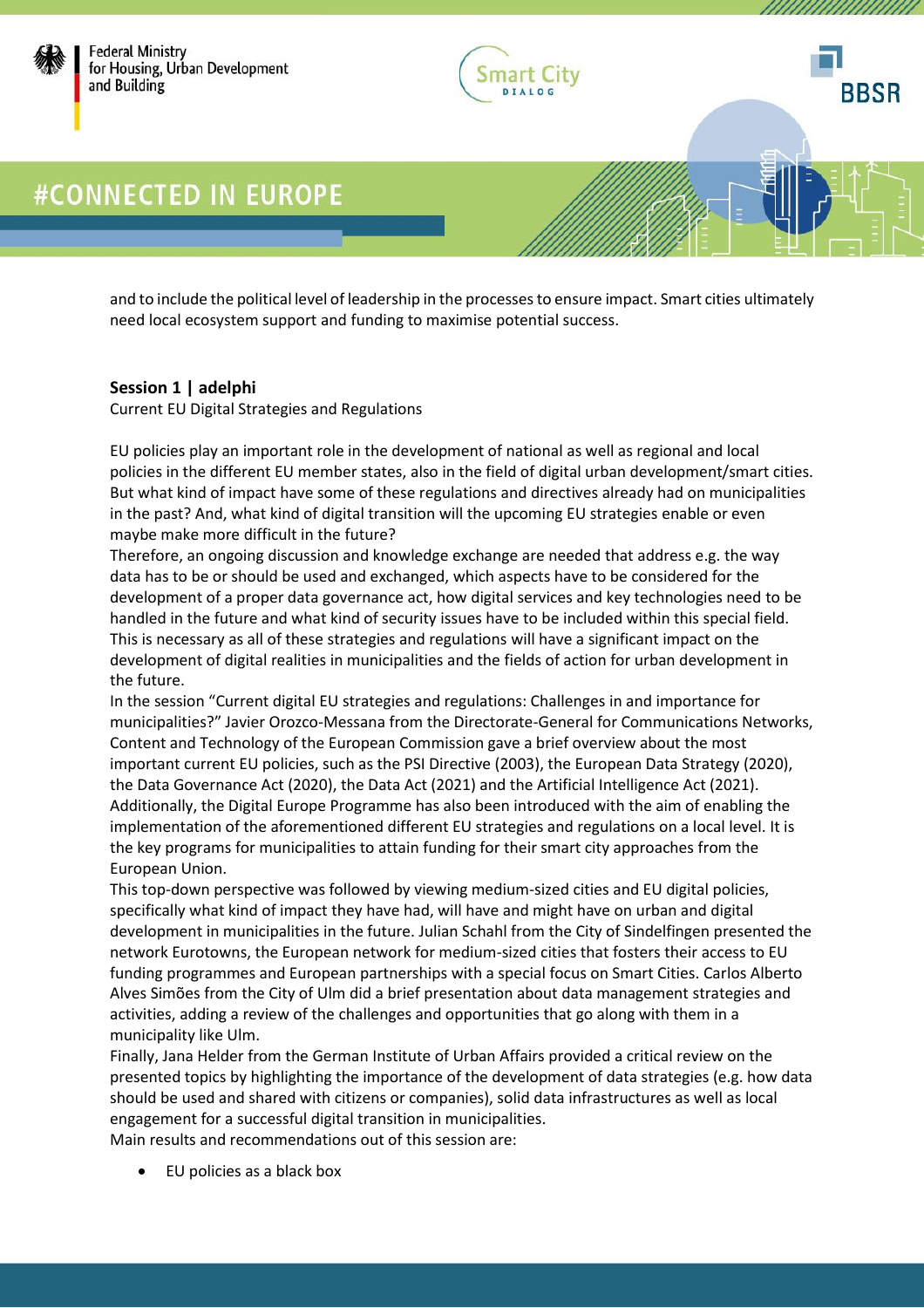





UUUUUUUUUU

# #CONNECTED IN EUROPE

- $\circ$  Knowledge gap about the various existing and upcoming EU strategies, regulations and directives in municipalities
- $\circ$  Need for getting a comprehensible overview about their objectives and key provisions
- o Need for discussion on what their possible impact might be on urban development in municipalities/cities in the future
- Data and digitalisation
	- o Need for the development of data using and sharing strategies (e.g. B2B, B2G) as well as data infrastructures in municipalities
	- o Data use and data management need IT expertise, but also non-experts should be able to understand technical possibilities and outcomes to boost acceptance and identification with the transformations
	- $\circ$  Use, legitimacy and value/monetisation of data represent challenging future action fields
- Requirements for implementation
	- o Digital Europe Programme is the main funding programme for bringing digital technology to businesses, citizens and public administrations, but the crucial precondition for the use of this programme is the development smart concepts that can be implemented successfully on a local level
	- o Need for the exchange of innovative ideas, useful concepts and knowledge sharing about e.g. best practices in the field of digital urban transformation
	- $\circ$  Top-down-policies will not be successful without local involvement and buy-in, hence this underwrites need to create new networks

*[Presentation: Digital Europe Program: Policy principles and data directives -](https://www.smart-city-dialog.de/wp-content/uploads/2022/03/SESSIO3.pdf) Javier Orozco-Messana Presentation: The network Eurotowns: [Julian Schahl & Challenges and Opportunities in Urban Data](https://www.smart-city-dialog.de/wp-content/uploads/2022/03/SESSIO2.pdf)  [Management in a Smart City:](https://www.smart-city-dialog.de/wp-content/uploads/2022/03/SESSIO2.pdf) Carlos Alberto Alves* Simões

### **Session 2 | German Institute of Urban Affairs (difu)**

Stronger together: The case of European Networks

Networks enable the transfer of ideas and knowledge as well as the exchange of experience. The basis is trust and personal relationships. Does this also work across borders, and if so, how? At the beginning of the session, Dr Jens Libbe from the German Institute of Urban Affairs gave an overview of which European networks exist in connection with smart cities, how they differ from one another and who uses them. The session then looked at whether and how cities and municipalities benefit from European networks. Gert Blom from the Dutch city of Helmond, which uses European networks in many ways, and Florinda Boschetti from the city network of the Knowledge and Innovation Community (KIC) of the European Institute of Innovation and Technology (EIT) provided brief impulses.

Main recommendations out of this session are

• European networks empower administrations on a city level and people on a personal level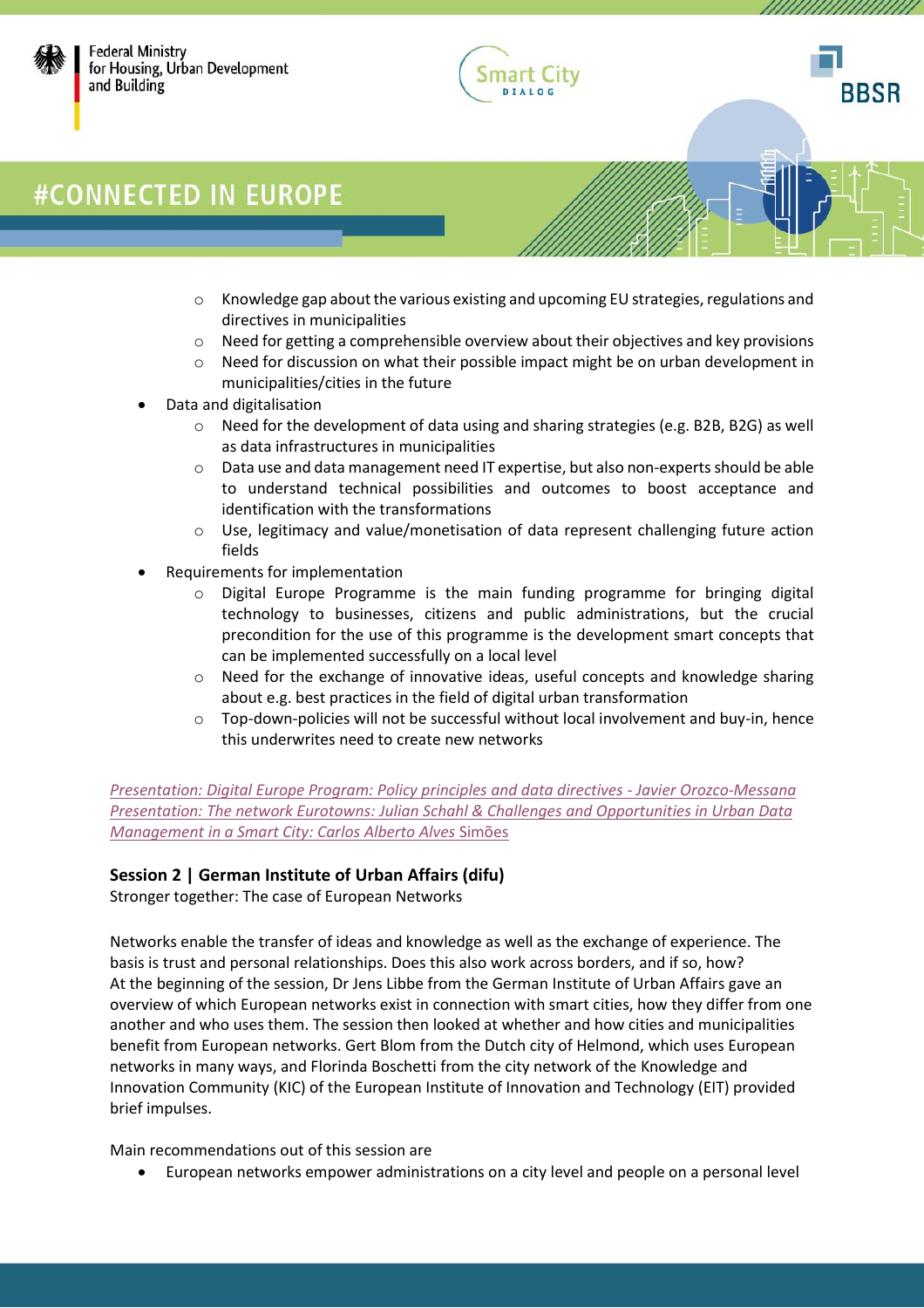





*UMMUNIMINI* 

# #CONNECTED IN EUROPE

- Working on EU projects makes a (city/regional) administration attractive: As the shortage of skilled staff is a key concern, the involvement in an EU projects can attract talent
- European networking enables even small- and medium-sized cities to influence European legislation on a given topic
- Although the need of knowledge transfer and exchange is recognised, the lack of resources (personnel, funding, skills) remains a challenge
- Harvesting the fruits of networking takes time, but "stronger together " also means "faster together"

### *[Presentation: Analysis of municipal network approach in the field of digital transformation](https://www.smart-city-dialog.de/wp-content/uploads/2022/03/Session2_connectedinEU_Libbe.pdf) – Jens [Libbe](https://www.smart-city-dialog.de/wp-content/uploads/2022/03/Session2_connectedinEU_Libbe.pdf)*

*[Presentation: Helmond and Europe the view on European networking of a medium sized city -](https://www.smart-city-dialog.de/wp-content/uploads/2022/03/Session2_connectedinEU_Blom.pdf) Gert [Blom](https://www.smart-city-dialog.de/wp-content/uploads/2022/03/Session2_connectedinEU_Blom.pdf)*

### **Session 3 | Steinbeis Europa Zentrum**

EU Funding and Programmes

The session EU Funding and Programmes introduced selected programmes linked to digital transition in urban development, especially the opportunities for community involvement. The results of the analysis phase of this project were presented, e.g easier access to the programmes via thematic areas / activities and connecting them with the suitable programmes and upcoming calls for proposals. Charlotte Schlicke, from the Steinbeis Europa Zentrum showed that funding opportunities and participation are possible under acceptable framework conditions for communities e.g. time for application, type of funding, percent of funding, flexibility in budget and specific frameworks for deviations. To understand the role of communities in EU projects, Nadja Riedel, from the Digital City Unit at the city of Leipzig, presented both the history of their roadmap towards digitalisation in urban planning and their roles in the two Horizon 2020 smart cities and communities project[s triangulum](https://triangulum-project.eu/) and [SPARCS](https://www.sparcs.info/) (from a follower city to the status of a lighthouse city) as well as their involvement in the Interreg projec[t EfficienCE.](https://www.interreg-central.eu/Content.Node/EfficienCE.html)

Main recommendations out of this session are

- There are multiple options of cooperation and implementation of measures funded by the European Commission. You do not need to be a genius to get access to funding BUT
	- o get connected to the experts and strategic partners
	- o learn from best practices,
	- o learn from other experienced cities
	- o build your own network with experienced cities
- Identify strengths, weak points in your communities to reach the Sustainability development goals
	- o to get aware of your own opportunities
	- $\circ$  prioritise your cross-sectoral topics for the digital transition of urban development
	- o tackle your main challenges